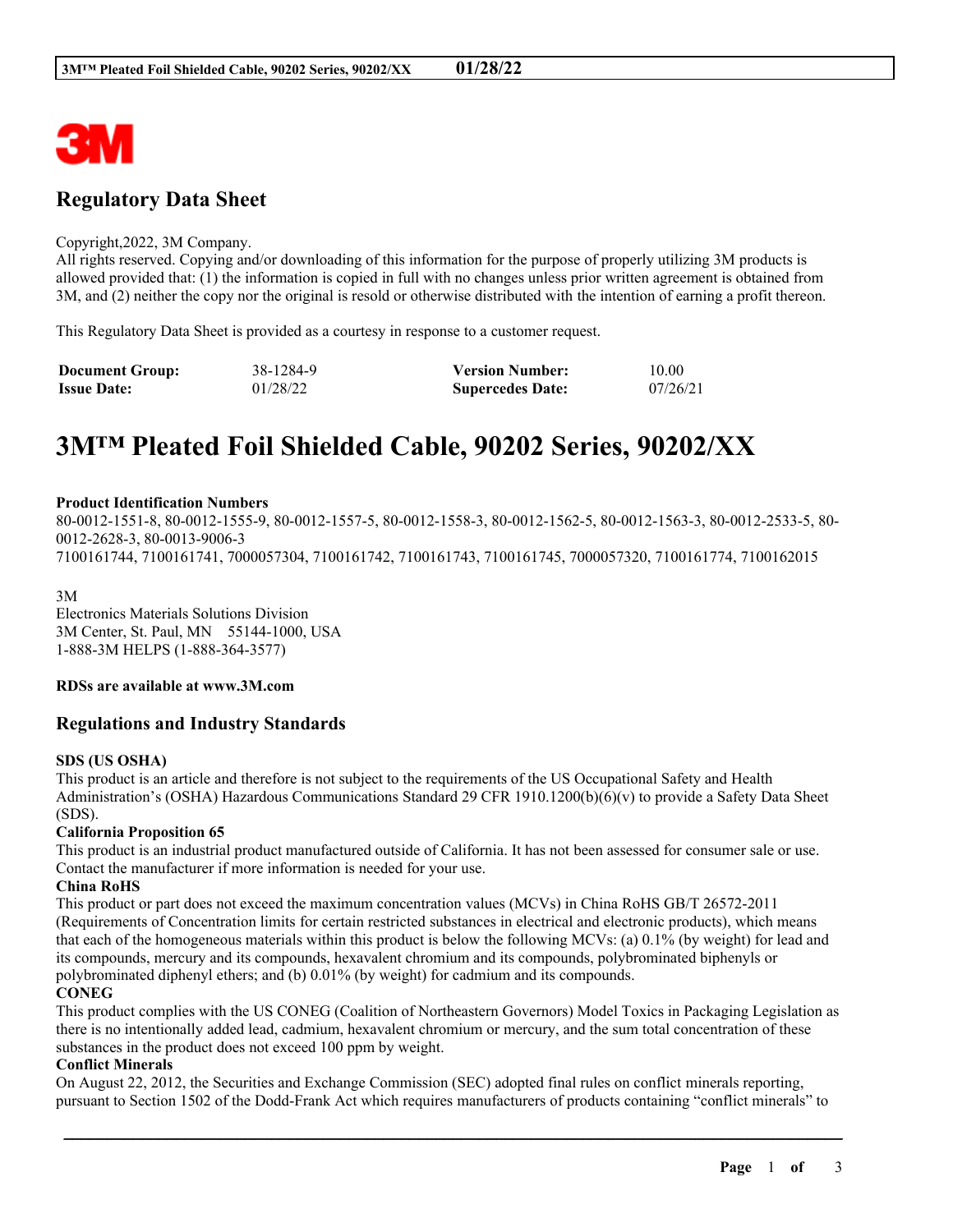disclose to the SEC whether those minerals are sourced from the Democratic Republic of Congo (DRC) or adjoining countries. 3M has been participating in the EICC-GeSI Extractives Workgroup, and are incorporating the EICC-GeSI Conflict Minerals Reporting template in existing systems for use with suppliers of materials that may contain conflict minerals covered by the SEC rules. 3M will provide product-specific information once the required supply chain data has been obtained.

## **CPSIA 2008**

A Certificate of General Conformity per the US Consumer Product Safety Act, 15 U.S.C. § 2063 (a)(1), as revised by section 102 of the 2008 US Consumer Product Safety Improvement Act, is not required for the requested product.

## **EU REACH**

Substances listed in Annex XIV of Regulation No 1907/2006 of the European Parliament and the Council concerning the Registration, Evaluation, Authorization and Restriction of Chemicals (REACH) are not intentionally added to this product. **EU REACH**

Substances listed in Annex XVII of Regulation No 1907/2006 of the European Parliament and the Council concerning the Registration, Evaluation, Authorization and Restriction of Chemicals (REACH) are not intentionally added to this product. **EU REACH**

This product is an article, without intended release of a chemical substance, under the Regulation No 1907/2006 of the European Parliament and the Council concerning the Registration, Evaluation, Authorisation and Restriction of Chemicals (REACH) (refer to REACH, Article 3(3)). It is not a chemical preparation. Therefore, it is not subject to the (pre)-registration or the registration process. It does not require a safety data sheet.

### **EU REACH**

This product, including any article that the product is composed of, does contain at greater than 0.1% by weight a Substance of Very High Concern (SVHC) substance identified according to Article 59.1 of Regulation No 1907/2006 of the European Parliament and the Council concerning the Registration, Evaluation, Authorisation and Restriction of Chemicals (REACH), per listing of candidates and Annex XIV. This declaration reflects the substances on the candidate SVHC list, effective January 2022. Refer to SDS or comment for identification of SVHC(s). *This cable product family and cable assemblies using* these cables contain >1000 ppm Medium Chain Chlorinated Paraffins  $(CAS \# 85535-85-9)$  in the cable insulation material. **EU RoHS**

This product does not exceed the maximum concentration values (MCVs) set under EU Directive 2011/65/EU (RoHS recast/RoHS 2), as stated in Annex II to that directive. This means that each of the homogenous materials within this product does not exceed the following MCVs: (a) 0.1% (by weight) for lead, mercury, hexavalent chromium, polybrominated biphenyls or polybrominated diphenyl ethers; and (b) 0.01% (by weight) for cadmium.

### **EU RoHS Phthalates**

This product does not exceed the maximum concentration values (MCVs) for phthalates set under EU Directive 2011/65/EU (RoHS recast/RoHS 2), as amended by EU 2015/863, which applies to finished EEE after July 22, 2019 for Category 1-7, 10- 11 products and after July 22, 2021 for Category 8 and 9 products. This means that each of the homogeneous materials within this product does not exceed the MCV of 0.1% (by weight) for each of the following phthalates: DEHP, BBP, DBP, and DIBP.

### **Sustainability and 3M**

Go to www.3M.com/sustainability to learn about 3M's programs. 3M is a signatory of the United Nations Global Compact (UNGC).

\_\_\_\_\_\_\_\_\_\_\_\_\_\_\_\_\_\_\_\_\_\_\_\_\_\_\_\_\_\_\_\_\_\_\_\_\_\_\_\_\_\_\_\_\_\_\_\_\_\_\_\_\_\_\_\_\_\_\_\_\_\_\_\_\_\_\_\_\_\_\_\_\_\_\_\_\_\_\_\_\_\_\_\_\_\_\_\_\_\_

## **Sustainability and 3M's Code of Conduct**

Go to www.3M.com/businessconduct

### **TSCA Section 6**

This product is not known to contain 2,4,6-Tri-tert-butylphenol (CAS 732-26-3).

**TSCA Section 6**

This product is not known to contain Decabromodiphenyl Ether (Deca-BDE) (CAS 1163-19-5).

### **TSCA Section 6**

This product is not known to contain Hexachlorobutadiene (HCBD) (CAS 87-68-3).

**TSCA Section 6**

This product is not known to contain Pentachlorothiophenol (PCTP) (CAS 133-49-3).

### **TSCA Section 6**

This product is not known to contain Phenol, isopropylated phosphate (3:1) (PIP (3:1)) (CAS 68937-41-7).

## **Chemicals and/or Compounds of Interest**